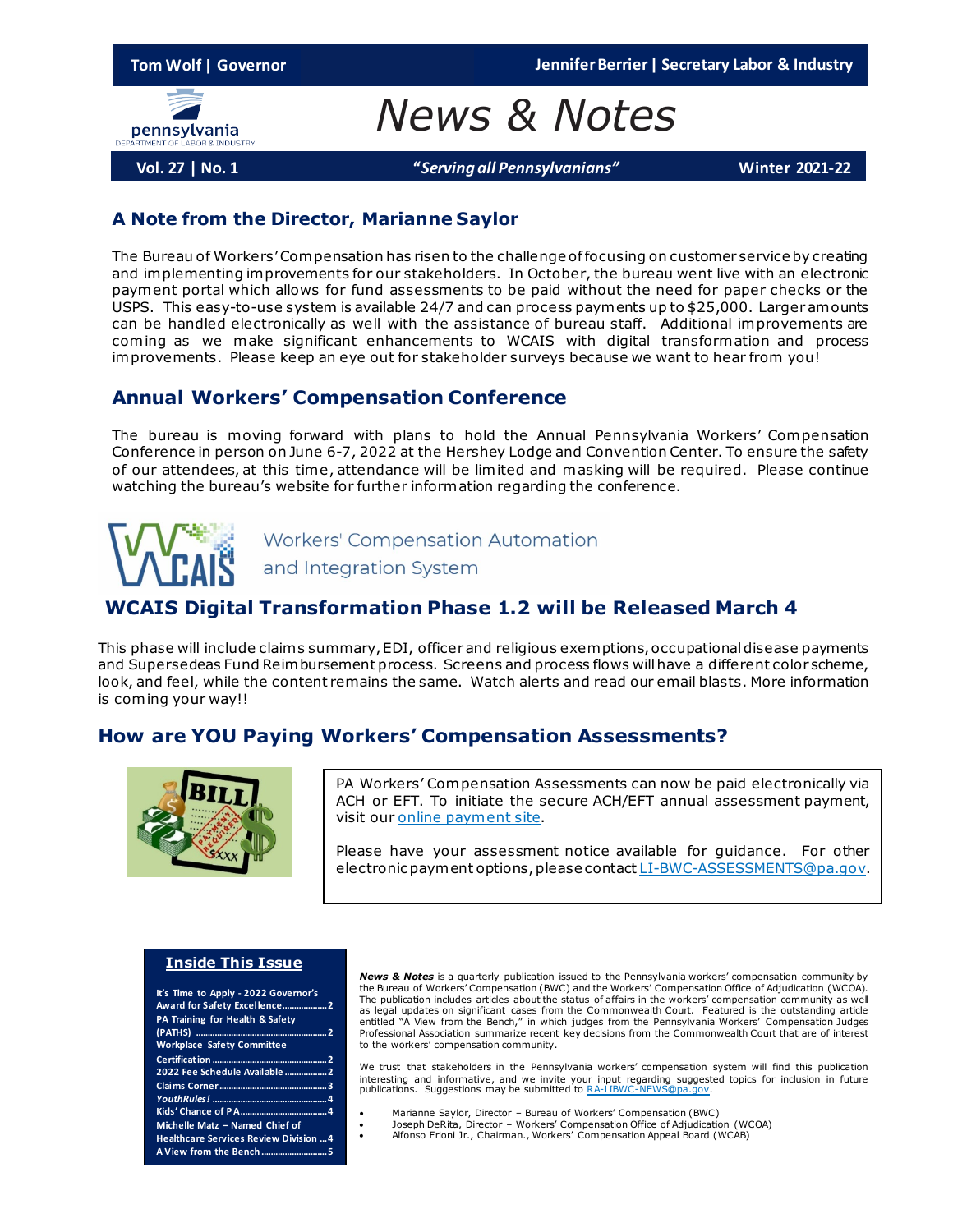#### **It's Time to Apply 2022 Governor's Award for Safety Excellence**



If you're proud of your safety and prevention program for its impact on reducing employee injuries, please consider applying for the Governor's Award for Safety Excellence. The purpose of the award is to recognize outstanding

prevention programs and the superior efforts that make these programs so successful. Companies can nominate them selves or be nominated by a third party.

### **PA Training for Health & Safety (PATHS) Your No-Fee Safety Training Resource**

The Pennsylvania Training for Health and Safety (PATHS) program makes safety resources and training accessible to individuals everywhere. In 2021, PATHS conducted 737 training sessions for more than 36,000 individuals in 48 states and 14 countries. Safety training on 218 topics is available for employers, and most are free of charge. These trainings apply to health & safety concerns within

### **Workplace Safety Committee Certification Nearly \$843 million and counting**

More and more employers are discovering that safety really does pay! Employers who follow Pennsylvania's workplace safety committee requirements and regulations can apply for state certification and receive annual 5 percent discounts on workers' compensation insurance premiums. Application is made through the Pennsylvania Department of Labor & Industry, Bureau of Workers' Compensation, Health & Safety Division.

The basic committee requirements for certification include that a minimum of two employee representatives and two employer representatives meet monthly and that the committee be in operation and in compliance with requirements for at least six months prior to submitting an initial application.

More than 12,800 workplace safety committees already certified in Pennsylvania and representing over 1.6 million employees have accumulated more than \$843 million in total savings just from the 5 percent workers' compensation insurance premium discounts. That is money being re-invested to All nominations must be submitted by June 1 to be considered for the current calendar year.

For more information and to download the nomination form[, visit the GASE webpage](https://www.dli.pa.gov/Businesses/Compensation/WC/safety/gase/Pages/default.aspx).

Email nomination forms to [ra-li-bwc](mailto:ra-li-bwc-safety@pa.gov)[safety@pa.gov](mailto:ra-li-bwc-safety@pa.gov) and include 'GASE Nomination Form' in the subject line. Email GASE Coordinator Barbara White at [barbawhite@pa.gov](mailto:barbawhite@pa.gov).

the workplace, including substance use disorder and opioid abuse-related topics.

Training is aimed at reducing business costs, reducing injuries, and saving lives in Pennsylvania.

Questions? Email PATHS at [ra-li-bwc](mailto:ra-li-bwc-paths@pa.gov)[paths@pa.gov](mailto:ra-li-bwc-paths@pa.gov) or visit our website at [www.dli.pa.gov/PATHS.](http://www.dli.pa.gov/PATHS)

expand businesses and implement further safety and prevention efforts.

In addition to the 5 percent workers' compensation insurance premium discount, certified workplace safety committees help reduce the employer's cost of workers' compensation insurance by identifying workplace hazards, reducing injuries, and reducing claim s.

In an increasingly competitive business climate, any opportunity to save money is welcomed. A workplace safety committee not only improves the safety of your operations, but also adds to the bottom line and clearly shows employees that management cares about their well-being. When that's the case, everybody wins!

For more information on setting up a workplace safety committee for your business and to leam more about the program and requirements, visit [Workplace Safety Committee Certification](https://www.dli.pa.gov/Businesses/Compensation/WC/safety/committee/Pages/default.aspx)  [Resources.](https://www.dli.pa.gov/Businesses/Compensation/WC/safety/committee/Pages/default.aspx) Questions? Email us at [ra-li-bwc](mailto:ra-li-bwc-safety@pa.gov)[safety@pa.gov.](mailto:ra-li-bwc-safety@pa.gov)

### **2022 Fee Schedule**

The 2022 Fee Schedule has been posted and i[s available here.](https://www.dli.pa.gov/Businesses/Compensation/WC/HCSR/MedFeeReview/Fee%20Schedule/Pages/default.aspx)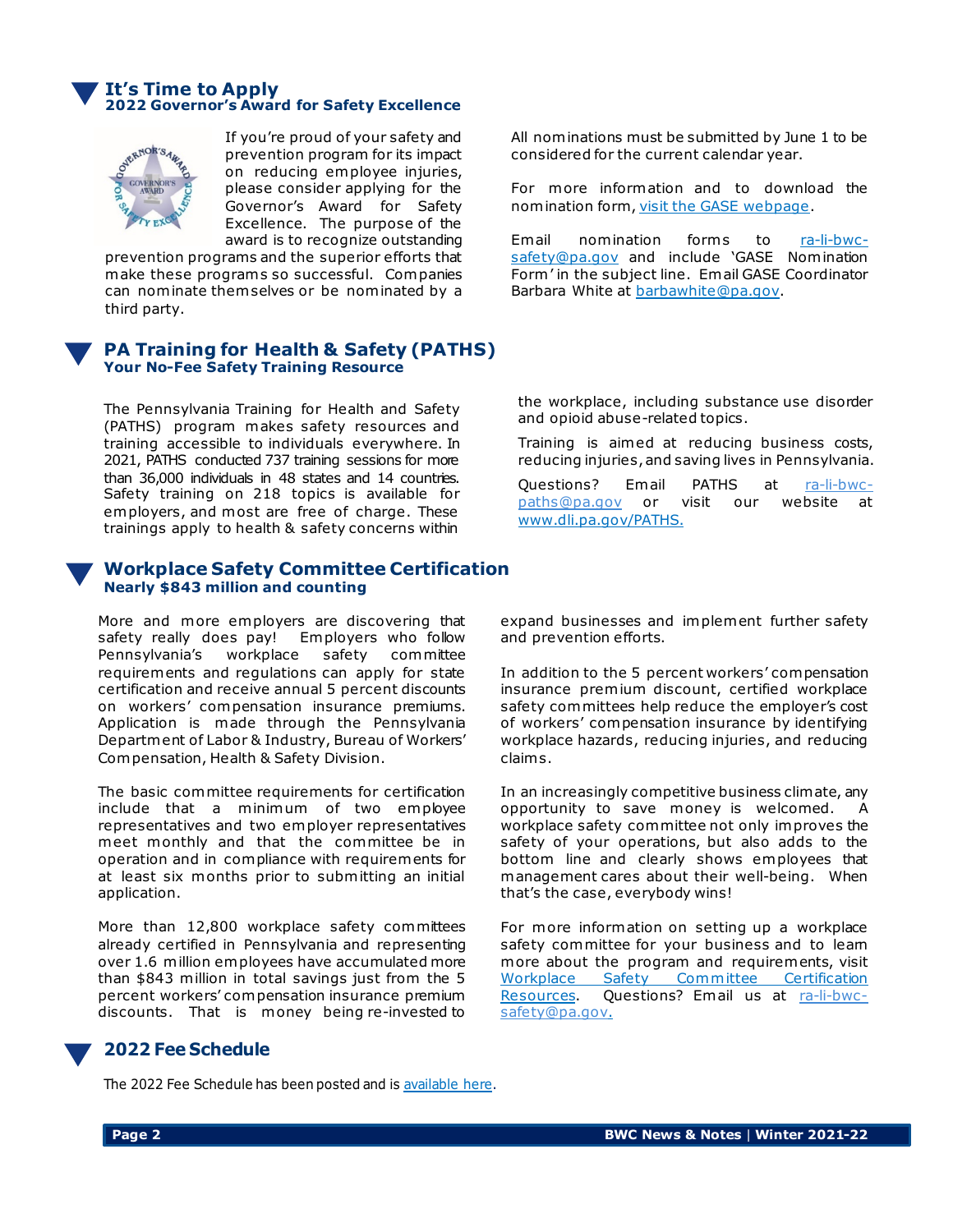

### **Claims Corner**

#### **Notification of Suspension or Modification (LIBC-751) Revised**

On Dec. 22, 2021, Governor Tom Wolf signed Act 95 (House Bill 1837) into law. This act amended Section 413(c) & (d) of the PA Workers' Compensation Act such that an affidavit is no longer required on the Notification of Suspension or Modification Pursuant to 413(c) & (d) – LIBC 751, effective Feb. 20, 2022.

The Bureau of Workers' Compensation has revised the Notification of Suspension or Modification, LIBC-751, to comply with Act 95. The notification now includes two verification boxes which must be checked before the document is signed. The notification must still be sent to the claimant and the bureau within seven days of the modification or suspension of benefits. Due to the substantive change to the form , the revised form must be used beginning Feb. 20, 2022. After March 2, 2022, prior versions of the form will be marked incomplete.

Please upload completed forms into WCAIS. Filing in WCAIS is available 24/7 and reflects a "filed date" when uploaded. This practice offers cost savings, timely filing to the bureau without the need for a valid US Post Mark and makes the document available for instant viewing by all parties to the claim . Uploading can be done within the Action Tab of a claim, using the "Document Type" "Notification of Suspension or Modification (LIBC-751) in the tab's drop-down list. The form may also be mailed to the bureau for filing. The revised form i[s available here.](https://www.dli.pa.gov/Businesses/Compensation/WC/Pages/Quick-Reference-Guide-to-LIBC-Forms-BWC-and-OCR.aspx)

#### **LIBC-90 Now Returned in Your Acknowledgements (ACKs)**

After conversations with claim administrators, BWC began returning the LIBC-90 (First Report of Injury) on January 7, 2022, as we do with the four Form s Solution form s (NCP, NTCP, NCD, and Notice Stopping). Our system returns the LIBC-90 PDF in the Acknowledgement (ACK) for all accepted FROI 00, FROI 04, and FROI AU transactions.

#### **Maintaining Claims in WCAIS**

BWC has been working jointly with claim administrators on a large project to make sure their claim records match WCAIS. Many claim administrators have responded to our clean-up efforts, requesting their lists, reviewing the claims, and submitting the applicable EDI transactions to update claim s. Any filers who aren't familiar with this project or have yet to request your list of eligible claim s, please reach out to get started today by sending an email to [RA-CMDEDI@pa.gov.](mailto:RA-CMDEDI@pa.gov) It's crucial to have accurate claim details in WCAIS. If you are handling a claim involving any of the

following, you are required to submit EDI to report a change to the claim:

- an Agreement form (LIBC-336, LIBC-337, LIBC-338, LIBC-339, LIBC-340)
- a Notification of Suspension or Modification (LIBC-751)
- litigation has concluded, and the decision has changed the claim status

Any required form(s) must still be sent to the claimant and the bureau for any events modifying or suspending a claim, except litigation. Remember, if you're keeping up with all required EDI as they occur, you shouldn't have any claim s on your pending list!

#### **Uploading Documents to WCAIS**

One of the goals in developing WCAIS was to be "Greener." Please help us with this effort. Documents that once needed to be mailed to the bureau can now be uploaded directly onto the claim . Frequently used claim forms can be selected from the Upload Documents link's drop-down options on the Actions tab of any claim . Don't see what you are looking for there? Click on the Documents and Correspondence Tab, where you can upload any document not listed on the other tab.

Records requests can also be uploaded directly into WCAIS and returned the same way via our Records Request Dashboard. This easy one-stop shop, just like the document uploading, saves on mailing costs, allows for faster turnaround of review/processing, easy access (for up to 90 days for record responses!), instant viewing by parties, and the processes are eco-friendly.

If you aren't taking advantage of both options, we urge you to get started today!

#### **2022 Statewide Average Weekly Wage**

Pursuant to the Workers' Compensation Act, Section 105.1, the Department of Labor & Industry has determined the statewide average weekly wage for injuries occurring on and after January 1, 2022, shall be \$1,205.00 per week. For purposes of calculating the update to payments for medical treatment rendered on and after Jan. 1, 2022, the percentage increase in the statewide average weekly wage is 6.6 percent.

The notice was published in the Dec. 11, 2021's *Pennsylvania Bulletin*, and the complete wage table is [available here.](https://www.dli.pa.gov/Businesses/Compensation/WC/claims/Pages/Statewide-Average-Weekly-Wage-(SAWW).aspx)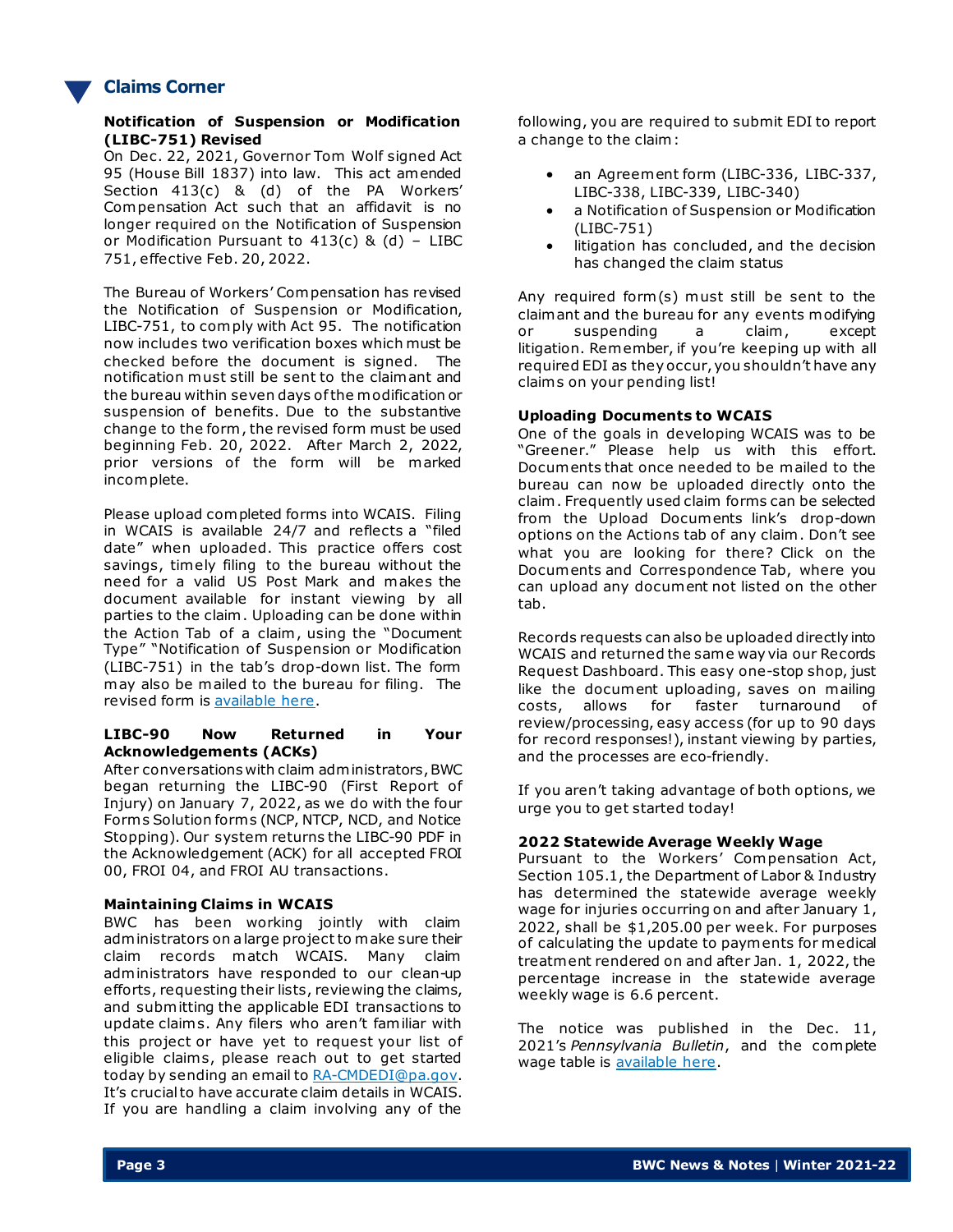

### **Claims Corner (Cont'd.)**

#### **Records Request Dashboard**

In our continued efforts to make the online records process more appealing for use, we added a "Done" column for users to quickly identify incomplete records in their Available Records Requests Grid of

## *YouthRules!*

The *YouthRules!* initiative promotes positive and safe work experiences for teens by providing information about protections for young workers to youth, parents, employers, and educators. Through the YouthRules! initiative, the U.S. Department of Labor and its partners promote positive and safe work experiences that help prepare young workers in the 21st Century workforce.

From the [YouthRules! website](https://www.dol.gov/agencies/whd/youthrules) you can quickly access information about federal and [state](https://www.dol.gov/agencies/whd/state) labor laws that apply to young workers. The website educates teens on the rules, and provides information for parents, educators, and employers.

As part of the *YouthRules!* initiative, the U.S. Department of Labor and its partners develop and distribute informational materials, provide training

### **Kid's Chance of Pennsylvania**

Kids' Chance of Pennsylvania is dedicated to helping the kids who need it most - those who need assistance for college or vocational education because a parent was killed or injured in a workrelated accident. The hardships created by the death or serious disability of a parent often include financial ones, making it difficult for deserving young people to pursue their educational dreams.

Since its inception in 1997, Kids' Chance of PA has awarded scholarships to more than 900 students amounting to more than \$2.2 million in scholarship assistance. During the 2020-2021 academic year,

the Records Request Dashboard. When you have finished with any response, mark the box to indicate that the response has been addressed. Please note that utilizing this column will not affect your records' access or availability dates in any way, and the box can simply be unchecked if clicked in error. To easily group all incomplete requests, simply click the column header.

on federal and state rules governing young workers, increase awareness through public service announcements, and develop other tools designed to increase compliance with federal and state laws.

The Wage and Hour Division (WHD) is committed to providing employers with the tools they need to operate in compliance with the variety of labor laws enforced by the division. WHD offers a number of useful compliance resources intended to provide employers with readily accessible, easy-tounderstand information relevant to both their rights and to their responsibilities under the law. From our interactive E-laws advisor to a complete library of free, downloadable workplace posters, this site offers employers critical information to guide them toward operating their businesses in full compliance with federal labor regulations. [View available resources](https://www.dol.gov/agencies/whd/employers) for employers.

54 scholarships were awarded to students, totaling more than \$153,750.

The scholarships were made possible due to the generous contributions made by scholar sponsors, corporate and community partners, and donors. Donations can be made online, by check or through the United Way.

Kids' Chance of PA is making a significant difference in the lives of these children, helping them to pursue their educational goals. For more information about how you can help support Kids' Chance, please contact us at 215-302-3598 or [info@kidschanceofpa.org](mailto:info@kidschanceofpa.org) or visit [www.kidschanceofpa.org](http://www.kidschanceofpa.org/).

### **Michelle Matz Named Chief of Healthcare Services Review Division**



Michelle Matz is a registered nurse who came to the bureau in August 2021 as the Medical Fee Review Examiner RE Supervisor. She has been with the Commonwealth for 14 years. Prior to L&I, she was the Chief Nursing Officer for the Bureau of Veterans' Homes with the Department of Military & Veterans' Affairs. Most of her nursing career has been spent in long-term care, but she also has experience in acute care, home health, and public health. Michelle spends most of her time with her three adult children, four grandchildren, two kittens, and a dog. She loves nature, the outdoors, and trying something new. Congratulations Michelle!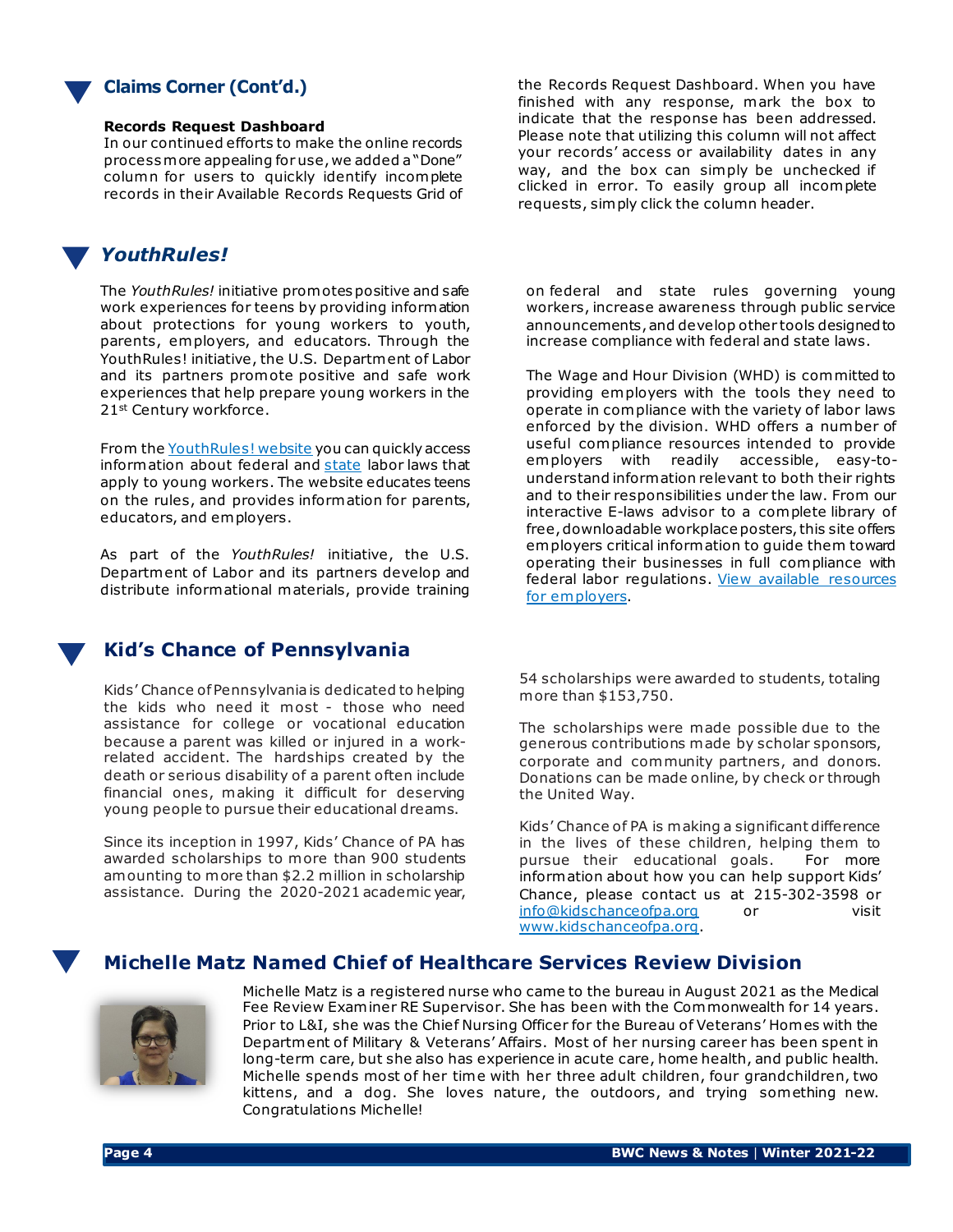*Dilaqua v. WCAB (City of Philadelphia), No. 1262 C.D. 2020, 2021 WL 0607766*, decided Dec. 23, 2021. In August of 2018, claimant filed a claim petition for reactive airways disease due to his occupation as a firefighter since 2003. The claim was "medical only" because claimant was out of work due to an elbow injury, not the pulmonary injury. The workers' compensation judge granted the claim for occupational disease for medical benefits finding that claimant's occupation as a firefighter caused his pulmonary condition. Employer appealed to the WCAB arguing that

because claimant did not show disability, the presumption could not be applied, and claimant's medical did not support that claimant's pulmonary condition was work-related. The WCAB reversed the ruling of the workers' compensation judge. The claimant appealed to the Commonwealth Court.

Section 108(o) of the act provides: diseases of the heart and lungs, resulting in either temporary, permanent total, partial disability, or death, after four years or more of service in fire fighting for the benefit or safety of the public, caused by extreme over-exertion in times of stress or danger or by exposure to heat, smoke, fumes or gasses, arising directly out of the employment of any such firemen.

Section 301(e) the "presumption" section provides: if it be shown that the employe, at or immediately before the date of disability, was employed in any occupation or industry in which the occupational disease is a hazard, it shall be presumed that the employe's occupational disease arose out of and in the course of his employment, but this presumption shall not be conclusive.

The Commonwealth Court held that the WCAB erred by ruling claimant had to prove disability/earnings loss before the workers' compensation judge could apply the presumption in this case. Rather, for the presumption to apply to this medical-only claim , claimant only needs to prove that he suffered from an occupational disease. The court acknowledged prior holdings stating disability is a condition precedent to applying the presumption, but noted no cases held that a claimant suffering from an occupational disease was not entitled to payment of medical expenses. The court found such a holding would be contrary to the act, 306(f.1) (1) and other settled doctrines of the court. The court found the Section 301(e) requirement to prove disability "illogical" since the presumption only relieves claimant of proving that the occupational disease arose in the course of employment. The Commonwealth Court cited two occupational disease cases that provide medical treatment should be paid despite no wage

loss. The Commonwealth Court then reviewed the evidence as found by the workers' compensation judge and remanded the case back to the board and workers' compensation judge to apply the correct legal principles.

*Carbon Lehigh Intermediate Unit #21 v. Waardal (W.C.A.B.), No. 750 C.D. 2021, filed Jan. 3, 2022, 2022 WL 15825, \_\_\_ A.3d \_\_\_ (Pa. Cmwlth. 2021).*

In Carbon Lehigh Intermediate Unit #21 v. Waardal (W.C.A.B.), the Commonwealth Court held that an employer is not entitled to an unemployment compensation (UC) credit relative to monies the claimant received under the Federal Pandemic Unemployment Compensation program established by the CARES Act. The claimant, Waardal, was successful in obtaining a reinstatement of workers' compensation benefits. Claimant had received both UC and CARES Act compensation, and the employer sought credit for the CARES Act benefits pursuant to Section 204(a) of the act. Section 204(a) provides that, where an employee receiving workers' compensation benefits is also receiving UC benefits, the employer paying workers' compensation benefits is entitled to a credit in the amount of UC benefits received. Employer argued Section 204(a) makes no distinction as to the funding source of the UC benefits. In rejecting the employer's argument, the Commonwealth Court applied, by analogy, its precedent holding that an employer was not entitled to a credit under Section 204(a) relative to trade readjustment allowance monies a worker receives under the Trade Act of 1974. See Dietrich Indus. v. WCAB (Shank), 725 A.2d 252 (Pa. Cmwlth. 1999) (TRA benefits were "distinct from the types of benefits contemplated" under Section 204(a)). The court noted that Pandemic Compensation is available to individuals who are not otherwise eligible to receive "regular" UC benefits, and the CARES Act provides for federal reimbursement of the amounts paid by a state for Pandemic Compensation. Furthermore, Pandemic Compensation is referenced separately from "regular compensation" throughout the CARES Act. The court noted the legislative intent behind Section 204(a) is to prevent an employer from having to pay duplicate benefits for the same loss of earnings, and the legislature had not amended Section 204(a) in the two decades following its decision in Shank. As such, reasoned the court, "Disallowing a credit for Pandemic Compensation benefits wholly paid for by another entity does no disservice to the overall purpose of Section 204(a), nor does it place employer in the position of paying duplicate benefits for the same loss of earnings."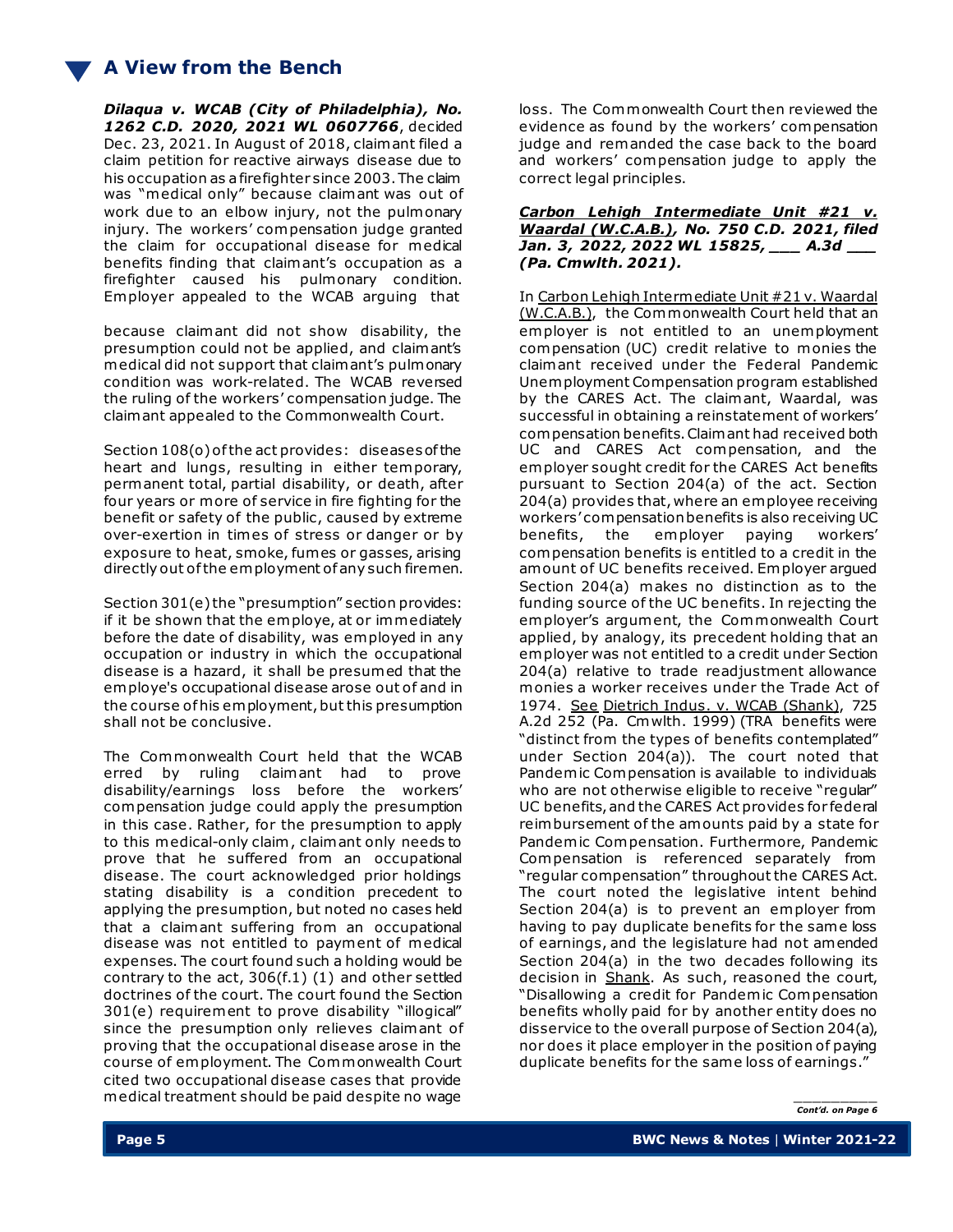\_\_\_\_\_\_\_\_\_\_ *Cont'd. from Page 5*

In a highly anticipated decision, the Pennsylvania Supreme Court held in *Keystone Rx LLC v. Bureau of Workers' Compensation Fee Review Hearing Office, (No. 27 EAP 2020; 2021 WL 6057884)* that the Commonwealth Court erred by prospectively requiring that, as a matter of due process, non-treating providers like pharmacies and durable medical equipment companies be given notice and an opportunity to intervene in utilization review ("UR") proceedings. The Supreme Court reasoned that non-treating providers do not have a constitutionally protected property interest in receiving payment for the goods or services they provide under a physician's orders at the time of UR proceedings. Instead, non-treating providers have only an expectation of payment that is not realized *until* there is a determination that the goods or services provided are reasonable and necessary. Since expectations as compared to property interests are at play, due process protections are not triggered requiring that notice and an opportunity to intervene in UR proceedings be afforded non-treating providers. In his concurring opinion, Justice Wecht aptly observed: "Non-treating providers are free to recalibrate their businesses to adjust to the legislature's decision to impose upon them the risk of non-payment for treatment that is later determined not to be reasonable or necessary. But [the court is] not free to recalibrate the statutory law."

*In Pennsylvania Physical Therapy Association v. Honorable W. Gerard Oleksiak, Secretary of Labor and Industry, (No. 2 M.D. 2020; filed*  **Oct. 14, 2021), the Commonwealth Court sitting** *en banc*, reversed the secretary's adjudication that the Center for Medicare and Medicaid Services' ("CMS's) 2017 HCPCS code changes for outpatient physical therapy ("PT") evaluations and reevaluations constituted "new codes" under 34 Pa. Code Section 127.153(c) (rather than adjustments or modifications to existing service codes under 34 Pa. Code Section 127.153(b)). The secretary's adjudication would have permitted the introduction of a new, lower rate for PT evaluations using the rates allowed under the Medicare fee schedule on the effective date of the "new" codes.

By way of background, CMS had deleted the code for PT evaluation – 97001 – and replaced it with 3 new codes – 97161, 97162 and 97163; likewise, CMS deleted the code for PT re-evaluation – 97002 – and replaced it with code 97164. Before a hearing officer appointed under the General Rules of Administrative Practice and Procedure, the

Pennsylvania PT Association argued that the CMS changes were not new because the provider doing a PT evaluation is doing the same work as before 2017, and the introduction of codes 97161-97163 simply allow the provider to specify the complexity of the patient's condition, resulting in better tracking of the patient's progress. The PT Association also noted that the description for code 97164 is virtually identical to code 97002. The hearing officer issued a proposed adjudication, finding that any change of description to the codes did not identify a new *service* for which a new rate could be imposed. The Bureau of Workers' Compensation ("bureau") filed exceptions to the hearing officer's proposed adjudication, which the secretary sustained.

In reversing the secretary, the Commonwealth Court noted that the length or extent of changes to a code description is irrelevant, and the bureau presented no evidence that more work is required for a PT evaluation under the 2017 codes than before. In fact, a contrary suggestion is "illogical" since the department reduced the payment rates for the PT evaluations. The court stated: "The term 'new code', as used in 34 Pa. Code Section 127.153(c) is synonymous with 'new service.'" The court remanded the case back to the secretary for a recalculation of the allowable fees for PT evaluations and re-evaluations pursuant to 34 Pa. Code Section 153(b). Hence, the 2017 code changes are to be incorporated into the department's fee schedule using the statewide average weekly wage to update the 2016 fees.

#### *Lorino v. WC.A.B. (Commonwealth of Pennsylvania), No. 8 EAP 2021, filed Dec. 22, 2021, 2021 WL 6058030, \_\_\_ A.3d \_\_\_ (Pa. 2021)*

In Lorino v. W.C.A.B. (Commonwealth of Pennsylvania), the Supreme Court held that the Workers' Compensation Act does not preclude an award of attorney fees to a claimant when an employer establishes a reasonable basis for seeking a termination of benefits. In so ruling, the court determined that the Commonwealth Court's long-standing interpretation of Section 440 as a per se disqualification of an award of attorney's fees where the employer has established a reasonable basis for its contest is contrary to the plain language of the statute. Section 440(a) of the act provides, "In any contested case where the insurer has contested liability in whole or in part, including contested cases involving petitions to terminate …,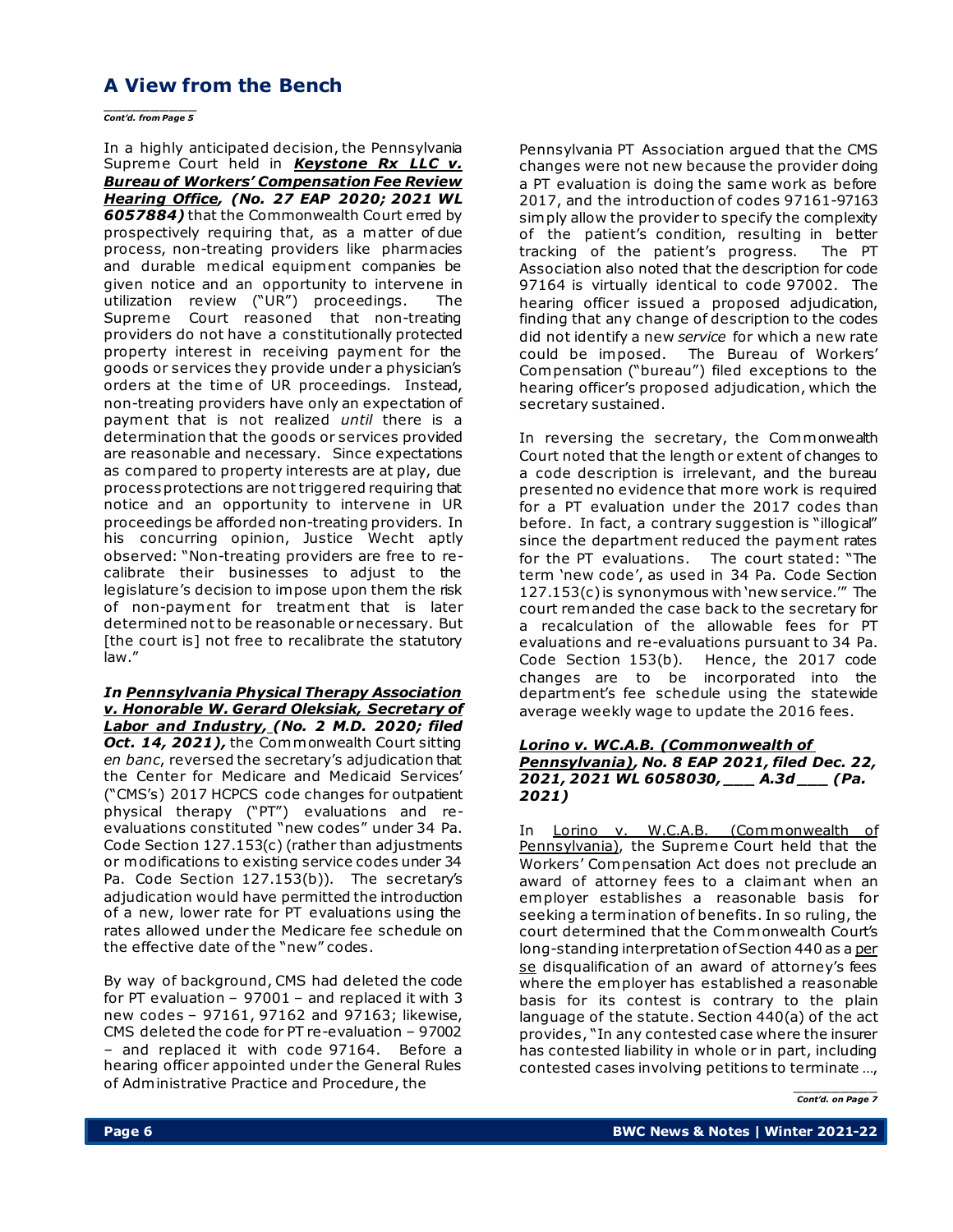# \_\_\_\_\_\_\_\_\_\_ *Cont'd. from Page 6*

the employee … in whose favor the matter at issue has been finally determined in whole or in part shall be awarded, in addition to the award for compensation, a reasonable sum for costs incurred for attorney's fees, witnesses, necessary medical examination, and the value of unreimbursed time to attend the proceedings: provided, that cost for attorney fees may be excluded when a reasonable basis for the contest has been established by the employer or the insurer" (emphasis added). In its decision below, the Commonwealth Court affirmed the board's order holding that the claimant was not entitled to attorney's fees, stating it has always interpreted Section 440 to mean that attorney's fees shall be awarded unless a reasonable basis for the employer's contest has been established; or otherwise expressed, the award of attorney's fees is the rule and their exclusion is the exception to be applied in cases where the record establishes that the employer's contest is reasonably based. Applying principles of statutory construction and the statute's plain language, the Supreme Court concluded the Commonwealth Court had disregarded the established meaning of the terms "shall" and "may," and failed to recognize the discretion afforded to the workers' compensation judge to award attorney's fees even when they find a reasonable basis for an employer's contest. The Supreme Court made clear it was not suggesting that an award of attorney's fees is mandatory under such circum stances, stating in a footnote it was "confident judges will apply their discretion based on the humanitarian and remedial purposes which underlie the WCA."

In *Peters v. WCAB (Cintas Corp.), 263 A.3d 275 (Pa. 2021),* the Supreme Court of Pennsylvania held that the workers' compensation judge, WCAB, and Commonwealth Court erred in concluding that claimant, a traveling employee, was not in the course of employment on his trip home following an employer-sponsored social event at a pub.

Claimant was employed by Cintas Corporation as a uniform sales representative. In this position, he would travel to meet with, and present products, to potential customers. On Feb. 27, 2015, claimant was engaged in sales appointments off the employer's premises. Following his last sales appointment, claimant attended an employersponsored event at a pub, the Tilted Kilt. After leaving this event, claimant was injured in a motor vehicle accident.

Claimant filed a claim petition, which was denied by the workers' compensation judge, finding that

claimant was not in the course of employment at the time of the accident. The WCAB affirmed.

The Commonwealth Court affirmed and concluded that claimant's homeward trip ended when he passed the highway exit to his home, in traveling to the Tilted Kilt. The Commonwealth Court rejected claimant's argument that because the event was employer-sponsored, he remained in the course of his employment. Accordingly, the court concluded that claimant was not in the course of employment and affirmed the denial of the claim petition.

The Supreme Court of Pennsylvania reversed and remanded. The court, having never specifically addressed the traveling employee doctrine, adopted the doctrine as set forth in Roman v. WCAB (Dept. of Envtl. Res.), 616 A.2d 128 (Pa. Cmwlth. 1992). The doctrine provides that when a traveling employee is injured after setting out on the business of their employer, it is presumed that they were furthering the employer's business at the time of the injury. The employer bears the burden of rebutting the presumption by proving that the claimant's actions were so foreign and removed from his usual employment that they constitute abandonment.

In the present case, the court held that claimant established the elements to give rise to the presumption that he was in the course of employment, as a traveling employee. The court rejected employer's argument that because the event was not mandatory nor work-related, that claimant abandoned his employment when he passed the highway exit to his home and proceeded to the pub. The court found that claimant did not abandon his employment by attending the employer-sponsored social event, which were routinely held after sales blitzes. The voluntary and social nature of the event did not preclude a finding that the event was work-related. The event was employer hosted and sponsored. Even if work was not discussed, the event furthered employer's interests by fostering relationships and improving morale.

Although the court concluded that claimant did not abandon his employment by attending the Tilted Kilt event, there was an unresolved issue of whether claimant abandoned his employment sometime thereafter. The court remanded to the workers' compensation judge to resolve the conflicting evidence and determine whether